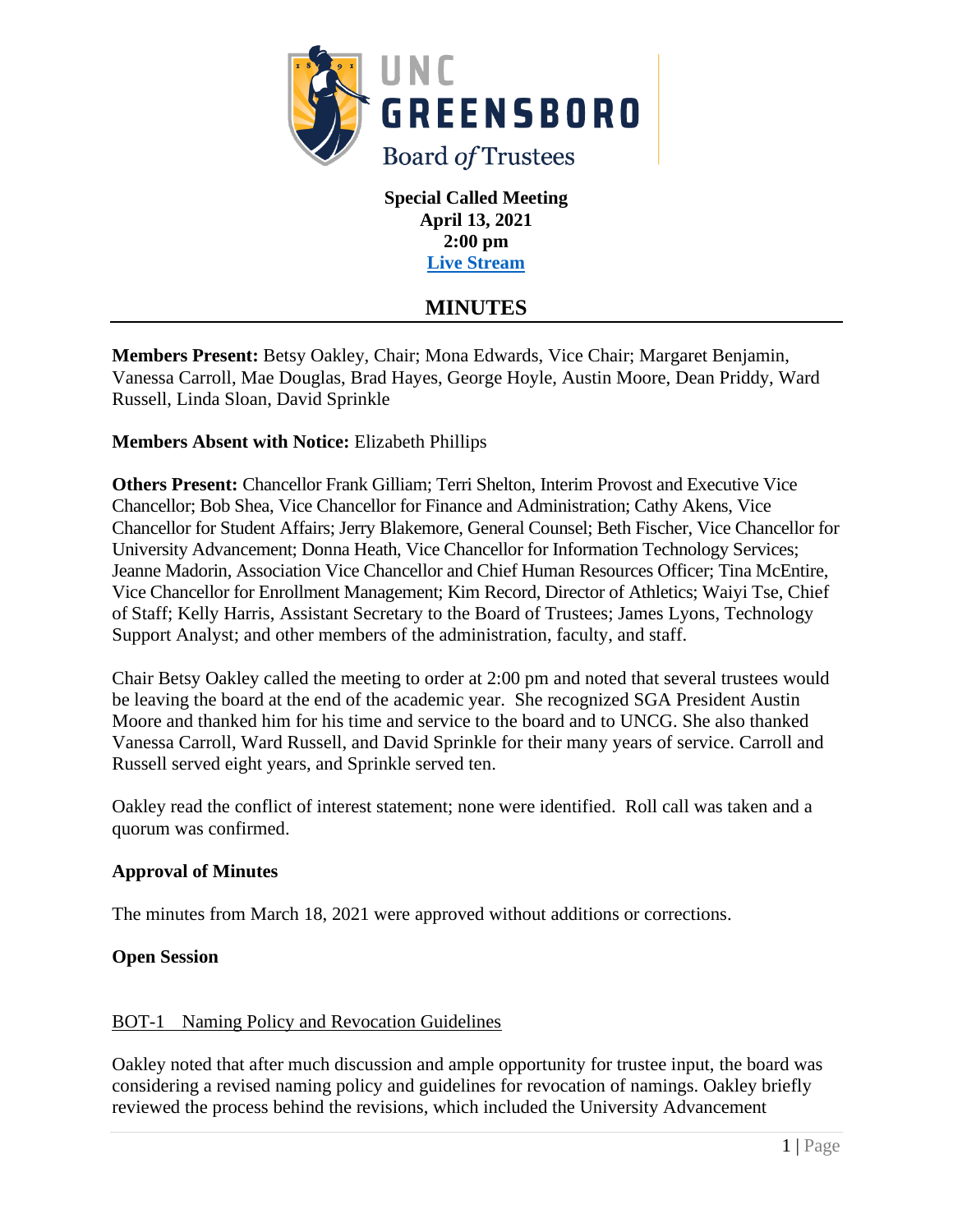Committee (UAC) discussing the policy at the March 16, 2021 meeting. Thereafter, Vice Chancellor Beth Fischer's team confirmed the consensus of the Committee, and the proposed policy was drafted accordingly, along with revocation guidelines. Those documents were reviewed by UAC members before being shared with the full board along with a summary of key provisions. All Trustees were given an opportunity to share their feedback.

During conversation, Trustee Dean Priddy discussed the value of signatory authority and best practice based on his review of naming policies at other universities and moved that the proposed policy be amended to delegate authority to the Chancellor to approve namings at \$100,000 or less, rather than namings at or below \$99,999.99 as drafted. Discussion followed and the board reached consensus that the proposed policy should be so amended. Oakley invited a motion to approve the naming policy as amended. Trustee David Sprinkle made the motion; Trustee Mona Edwards seconded. On roll call vote, the motion passed unanimously.

Oakley noted that the remaining items on the agenda needed to be discussed in closed session. She reminded the board that during closed session, the only topics of discussion would be agenda items BOT-2 and 3, and that no vote would be taken until the board returned to open session.

Oakley then moved that the board convene in closed session pursuant to N.C. Open Meetings Law Section 143-318.11(2), (5) and (6) to prevent the premature disclosure of an honorary degree, scholarship, prize, or similar award**;** consider the amount of compensation and other material terms of an employment contract or contracts; and consider the qualifications, performance, character, fitness, or conditions of appointment of an employee.

Trustee Mae Douglas seconded. On roll call vote, the motion passed unanimously.

Members of the public were advised that the live stream would remain active during the closed session and that streaming would continue when the board returned to open session.

## **General Account of Closed Session Discussion**

**Members Present**: Betsy Oakley, Mona Edwards, Margaret Benjamin, Vanessa Carroll, Mae Douglas, Brad Hayes,George Hoyle, Austin Moore, Dean Priddy, Ward Russell, Linda Sloan, David Sprinkle

**Others Present:** Chancellor Frank Gilliam; Interim Provost Terri Shelton; Bob Shea, Vice Chancellor for Finance and Administration; Jerry Blakemore, General Counsel; Beth Fischer, Vice Chancellor for University Advancement; Kim Record, Director of Athletics; Jeanne Madorin, Associate Vice Chancellor and Chief Human Resources Officer; Waiyi Tse, Chief of Staff; Kelly Harris, Assistant Secretary to the Board of Trustees.

# BOT-2 Donor Naming Proposal

The board discussed a naming proposal for a suite in the Nursing and Instructional Building, as recommended for approval by the University Advancement Committee.